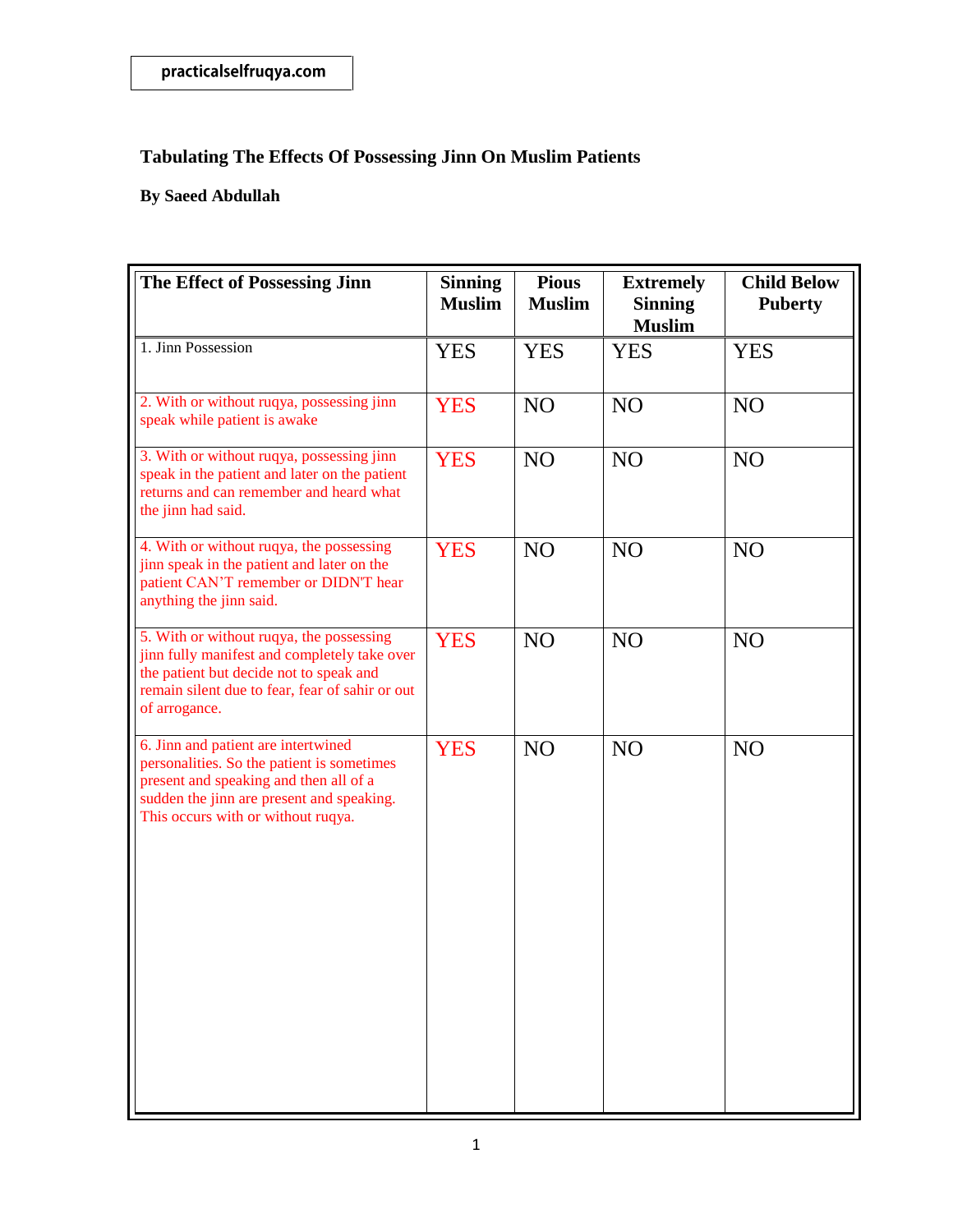| The Effect of Possessing Jinn                                                                                                                                                                                                                                                                                                                                                  | <b>Sinning</b><br><b>Muslim</b> | <b>Pious</b><br><b>Muslim</b> | <b>Extremely</b><br><b>Sinning</b><br><b>Muslim</b> | <b>Child Below</b><br><b>Puberty</b> |
|--------------------------------------------------------------------------------------------------------------------------------------------------------------------------------------------------------------------------------------------------------------------------------------------------------------------------------------------------------------------------------|---------------------------------|-------------------------------|-----------------------------------------------------|--------------------------------------|
| 7. While the patient is awake and NOT<br>sleeping, the possessing jinn takes full<br>control and uses the patient's limbs to attack<br>spouse or someone else and the patient is<br>UNABLE to stop this attack and just<br>watches on.                                                                                                                                         | <b>YES</b>                      | N <sub>O</sub>                | N <sub>O</sub>                                      | N <sub>O</sub>                       |
| While awake and NOT sleeping, the<br>possessing jinn take full control of the<br>patient and may attack, beat or strangle the<br>patient himself using the patient's own<br>limbs. So it will seem to other people,<br>looking at the patient from the outside, that<br>the patient is attacking or self harming<br>himself. This can happen during ruqya or<br>without ruqya. |                                 |                               |                                                     |                                      |
| 8. Possessed patient who is totally awake<br>and is not tired is UNABLE to read self<br>ruqya because the possessing jinn are in<br>control of their mouth and jaw muscles.                                                                                                                                                                                                    | <b>YES</b>                      | N <sub>O</sub>                | NO                                                  | N <sub>O</sub>                       |
| 9. During self ruqya the possessed patient<br>gets very confused and their mind becomes<br>very foggy and then they CAN'T continue<br>the self ruqya and stop.                                                                                                                                                                                                                 | <b>YES</b>                      | N <sub>O</sub>                | N <sub>O</sub>                                      | N <sub>O</sub>                       |
| Also their voice may change into the jinn's<br>voice during self ruqya. This voice change<br>can also occur when praying salah or when<br>reading Quran.                                                                                                                                                                                                                       |                                 |                               |                                                     |                                      |
| 10. Possessing jinn laughing in the patient<br>during ruqya and the patient doesn't know<br>why they are laughing or can't remember<br>laughing.                                                                                                                                                                                                                               | <b>YES</b>                      | N <sub>O</sub>                | N <sub>O</sub>                                      | N <sub>O</sub>                       |
| 11. Possessing jinn crying in the patient<br>during ruqya and the patient doesn't know<br>why they are crying or can't remember<br>crying.                                                                                                                                                                                                                                     | <b>YES</b>                      | NO                            | N <sub>O</sub>                                      | N <sub>O</sub>                       |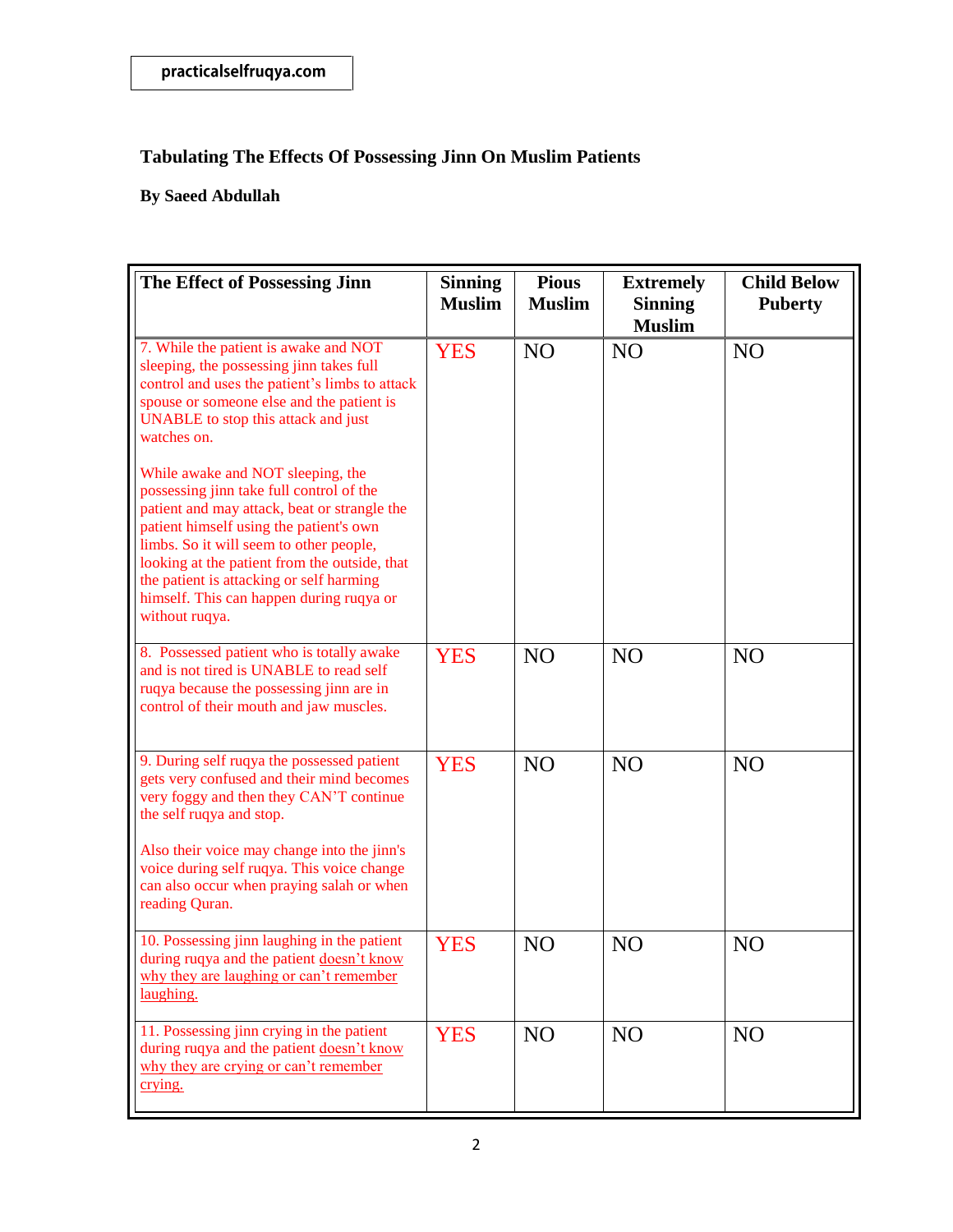| <b>DThe Effect of Possessing</b><br>Jinn                                                                                                                                                                       | <b>Sinning</b><br><b>Muslim</b> | <b>Pious Muslim</b>               | <b>Extremely</b><br><b>Sinning</b><br><b>Muslim</b>                                                                                                                                                                                     | <b>Child</b><br><b>Below</b><br><b>Puberty</b> |
|----------------------------------------------------------------------------------------------------------------------------------------------------------------------------------------------------------------|---------------------------------|-----------------------------------|-----------------------------------------------------------------------------------------------------------------------------------------------------------------------------------------------------------------------------------------|------------------------------------------------|
| 12. The Possessed patient can't STOP<br>or REDUCE the movement or<br>shaking of limbs during ruqya<br>or outside of ruqya.                                                                                     | <b>YES</b>                      | N <sub>O</sub><br>(see number 24) | N <sub>O</sub><br>(Because the ruqya<br>dua is not accepted,<br>hence the jinn are<br>not burnt or<br>affected by ruqya.<br>Worst case<br>scenario: absolutely<br>no jinn movement.<br>Best case scenario:<br>slight jinn<br>movements) | N <sub>O</sub><br>(see number<br>24)           |
| 13. Possessing jinn speaking while<br>the patient is asleep.                                                                                                                                                   | <b>YES</b>                      | <b>YES</b>                        | <b>YES</b>                                                                                                                                                                                                                              | <b>YES</b>                                     |
| 14. While possessed patient is asleep,<br>possessing jinn take over body and<br>open doors and walk around house, or<br>even outside house (sleep walking),<br>or use social media accounts of the<br>patient. | <b>YES</b>                      | <b>YES</b>                        | <b>YES</b>                                                                                                                                                                                                                              | <b>YES</b>                                     |
| 15. Possessed patient beating<br>themselves while asleep.                                                                                                                                                      | <b>YES</b>                      | <b>YES</b>                        | <b>YES</b>                                                                                                                                                                                                                              | <b>YES</b>                                     |
| 16. While patient is asleep, the<br>possessing jinn takes full control and<br>uses the patient's body and limbs to<br>attack or punch spouse or sibling.                                                       | <b>YES</b>                      | <b>YES</b>                        | <b>YES</b>                                                                                                                                                                                                                              | <b>YES</b>                                     |
| 17. Possessing jinn causing patient to<br>faint or black out.                                                                                                                                                  | <b>YES</b>                      | <b>YES</b>                        | <b>YES</b>                                                                                                                                                                                                                              | <b>YES</b>                                     |
| 18. Possessed patient fainting or<br>falling unconscious during Hijama.                                                                                                                                        | <b>YES</b>                      | <b>YES</b>                        | <b>YES</b>                                                                                                                                                                                                                              | <b>YES</b>                                     |
| 19. Possessing jinn causing illnesses.                                                                                                                                                                         | <b>YES</b>                      | <b>YES</b>                        | <b>YES</b>                                                                                                                                                                                                                              | <b>YES</b>                                     |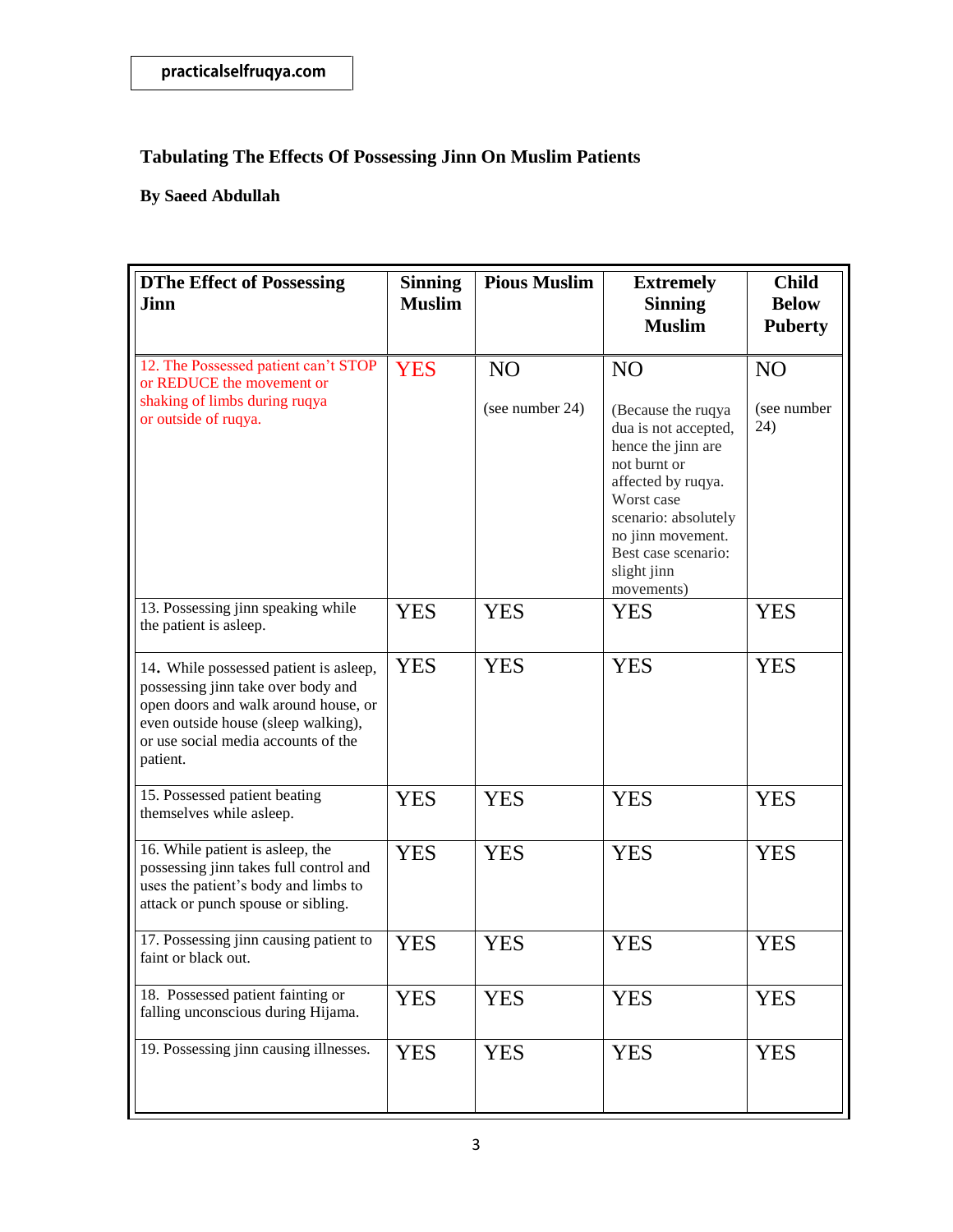| The Effect of Possessing Jinn                                                                                                                                                                                                                                                                                                                                                               | <b>Sinning</b><br><b>Muslim</b> | <b>Pious Muslim</b>                                                                                                                                                      | <b>Extremely</b><br><b>Sinning</b><br><b>Muslim</b>                                                                                                                                                                                 | <b>Child</b><br><b>Below</b><br><b>Puberty</b> |
|---------------------------------------------------------------------------------------------------------------------------------------------------------------------------------------------------------------------------------------------------------------------------------------------------------------------------------------------------------------------------------------------|---------------------------------|--------------------------------------------------------------------------------------------------------------------------------------------------------------------------|-------------------------------------------------------------------------------------------------------------------------------------------------------------------------------------------------------------------------------------|------------------------------------------------|
| 20. Possessing jinn causing epilepsy                                                                                                                                                                                                                                                                                                                                                        | <b>YES</b>                      | <b>YES</b>                                                                                                                                                               | <b>YES</b>                                                                                                                                                                                                                          | <b>YES</b>                                     |
| 21. It is possible for possessing jinn to<br>physically attack or rape patient while<br>the patient is awake or asleep. Hence,<br>the importance of protection dhikr.<br>This attack or rape will be an internal<br>attack or rape, where the possessing<br>jinn physically harm the internal<br>organs or they get pleasure from the<br>sexual organs of the patient by<br>occupying them. | <b>YES</b>                      | <b>YES</b><br>(If humans can<br>rape and attack<br>pious Muslims so<br>can jinn. We<br>know jinn can<br>kill so they can<br>do less than that<br>i.e. rape or<br>attack) | <b>YES</b>                                                                                                                                                                                                                          | <b>YES</b>                                     |
| 22. It is possible for Possessing jinn<br>to kill patient. Hence, the importance<br>of protection dhikr.<br>This killing can be done by the<br>possessing jinn through damaging or<br>attacking the internal organs and<br>blood vessels of the patient.                                                                                                                                    | <b>YES</b>                      | <b>YES</b><br>(If humans can<br>kill a pious<br>Muslim so can<br>jinn as happened<br>to the Sahabi<br>who urinated in a<br>hole where jinn<br>lived)                     | <b>YES</b>                                                                                                                                                                                                                          | <b>YES</b>                                     |
| 23. Patient's limbs shaking or moving<br>during ruqya.                                                                                                                                                                                                                                                                                                                                      | <b>YES</b>                      | <b>YES</b>                                                                                                                                                               | <b>YES</b>                                                                                                                                                                                                                          | <b>YES</b>                                     |
| 24. During ruqya, the possessed<br>patient can stop or reduce the<br>movement or shaking of limbs easily.                                                                                                                                                                                                                                                                                   | N <sub>O</sub>                  | <b>YES</b>                                                                                                                                                               | <b>YES</b><br>(Because the ruqya<br>dua is not accepted,<br>hence the jinn are<br>not burnt or<br>affected by ruqya.<br>Worst case<br>scenario: absolutely<br>no jinn movement.<br>Best case scenario:<br>slight jinn<br>movements) | <b>YES</b>                                     |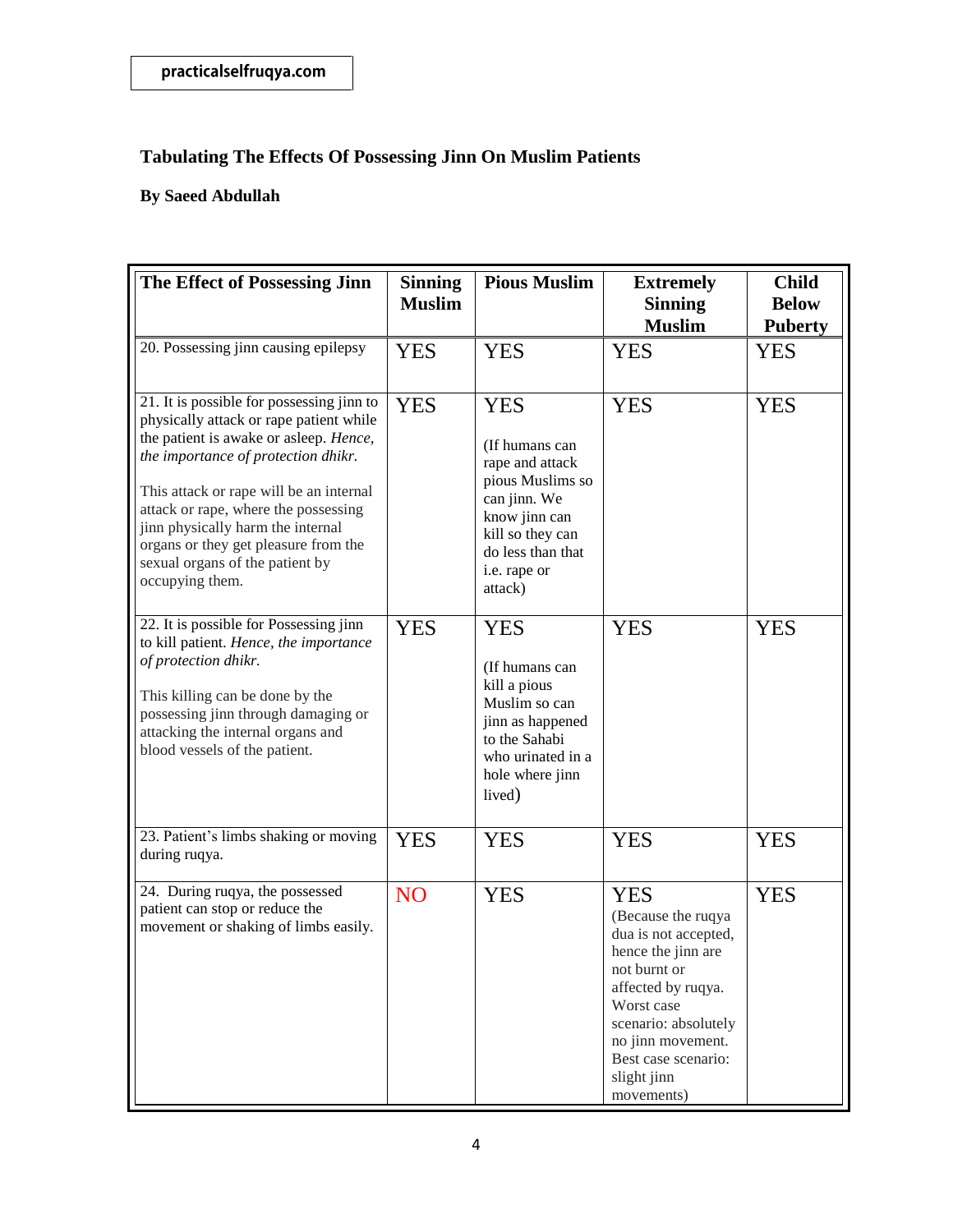| The Effect of Possessing Jinn                                                                 | <b>Sinning</b><br><b>Muslim</b> | <b>Pious Muslim</b> | <b>Extremely</b><br><b>Sinning</b><br><b>Muslim</b> | <b>Child</b><br><b>Below</b><br><b>Puberty</b> |
|-----------------------------------------------------------------------------------------------|---------------------------------|---------------------|-----------------------------------------------------|------------------------------------------------|
| 25. With or without ruqya, the<br>possessing jinn causing muscle<br>spasms or twitching.      | <b>YES</b>                      | <b>YES</b>          | <b>YES</b>                                          | <b>YES</b>                                     |
| 26. Possessing jinn speaking to<br>patient in their mind and the patient<br>can hear them.    | <b>YES</b>                      | <b>YES</b>          | <b>YES</b>                                          | <b>YES</b>                                     |
| 27. Possessing jinn causing<br>nightmares in patient.                                         | <b>YES</b>                      | <b>YES</b>          | <b>YES</b>                                          | <b>YES</b>                                     |
| 28. Possessing jinn causing sleep<br>paralysis in patient.                                    | <b>YES</b>                      | <b>YES</b>          | <b>YES</b>                                          | <b>YES</b>                                     |
| 29. Possessing jinn causing severe<br>phobias in patient or making existing<br>phobias worse. | <b>YES</b>                      | <b>YES</b>          | <b>YES</b>                                          | <b>YES</b>                                     |
| 30. Possessing jinn causing panic<br>attacks in patient.                                      | <b>YES</b>                      | <b>YES</b>          | <b>YES</b>                                          | <b>YES</b>                                     |
| 31. Possessing jinn causing extreme<br>waswaas in patient.                                    | <b>YES</b>                      | <b>YES</b>          | <b>YES</b>                                          | <b>YES</b>                                     |
| 32. Possessing jinn causing extreme<br>anger in patient.                                      | <b>YES</b>                      | <b>YES</b>          | <b>YES</b>                                          | <b>YES</b>                                     |
| 33. Possessing jinn causing extreme<br>evil desires in patient.                               | <b>YES</b>                      | <b>YES</b>          | <b>YES</b>                                          | <b>YES</b>                                     |
| 34. Possessing jinn causing extreme<br>depression.                                            | <b>YES</b>                      | <b>YES</b>          | <b>YES</b>                                          | <b>YES</b>                                     |
| 35. Possessing jinn causing extreme<br>anxiety or fear in patient.                            | YES                             | YES                 | YES                                                 | <b>YES</b>                                     |
| 36. Possessing jinn causing the<br>patient to be very forgetful.                              | <b>YES</b>                      | <b>YES</b>          | <b>YES</b>                                          | <b>YES</b>                                     |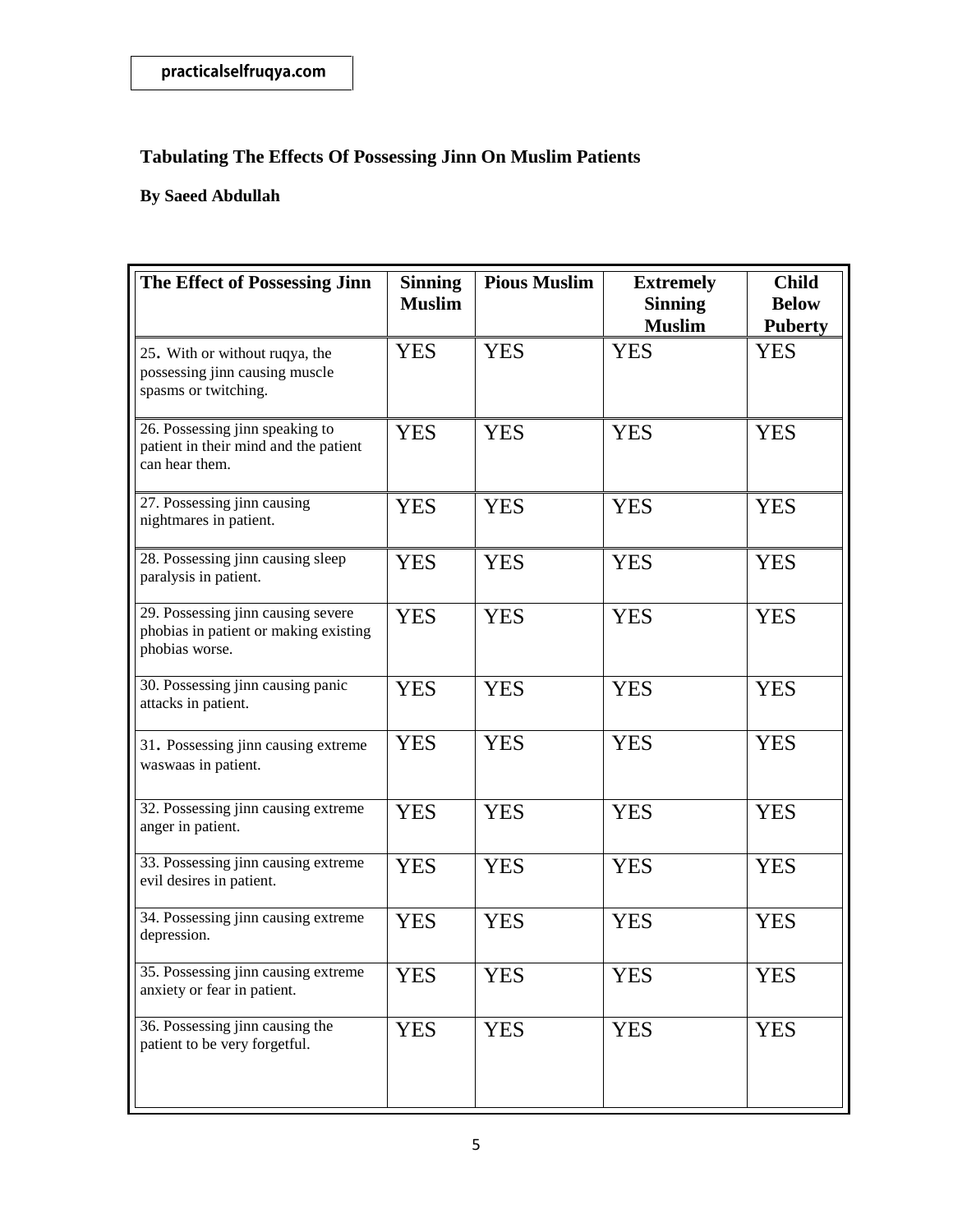| The Effect of Possessing Jinn                                                                                                                                                                                                                                                                                                                                                                                                                                                                                                                                                                                                                                                                                                                                                   | <b>Sinning</b><br><b>Muslim</b> | <b>Pious Muslim</b> | <b>Extremely</b><br><b>Sinning</b><br><b>Muslim</b> | <b>Child</b><br><b>Below</b><br><b>Puberty</b> |
|---------------------------------------------------------------------------------------------------------------------------------------------------------------------------------------------------------------------------------------------------------------------------------------------------------------------------------------------------------------------------------------------------------------------------------------------------------------------------------------------------------------------------------------------------------------------------------------------------------------------------------------------------------------------------------------------------------------------------------------------------------------------------------|---------------------------------|---------------------|-----------------------------------------------------|------------------------------------------------|
| 37. While the patient is awake, the<br>jinn first appear to them and then<br>enter them, then make them do things.<br>The patient just follows the orders of<br>the jinn because they have become so<br>overwhelmed and frightened by the<br>very strange experience of seeing jinn<br>and then watching the same jinn enter<br>them. Then the frightened patient<br>does whatever the jinn commands<br>them to do or frightened patient<br>allows the jinn to take control even<br>though the patient can resist the jinn's<br>command if they really wanted to but<br>because they are so overwhelmed and<br>frightened, they just let the jinn do<br>what they want.<br>THE JINN WON'T BE ABLE TO<br>SPEAK IF RUQYA IS APPLIED and<br>the patient can be spoken to normally. | NO <sub>1</sub>                 | <b>YES</b>          | <b>NA</b><br>(Not Applicable)                       | <b>YES</b>                                     |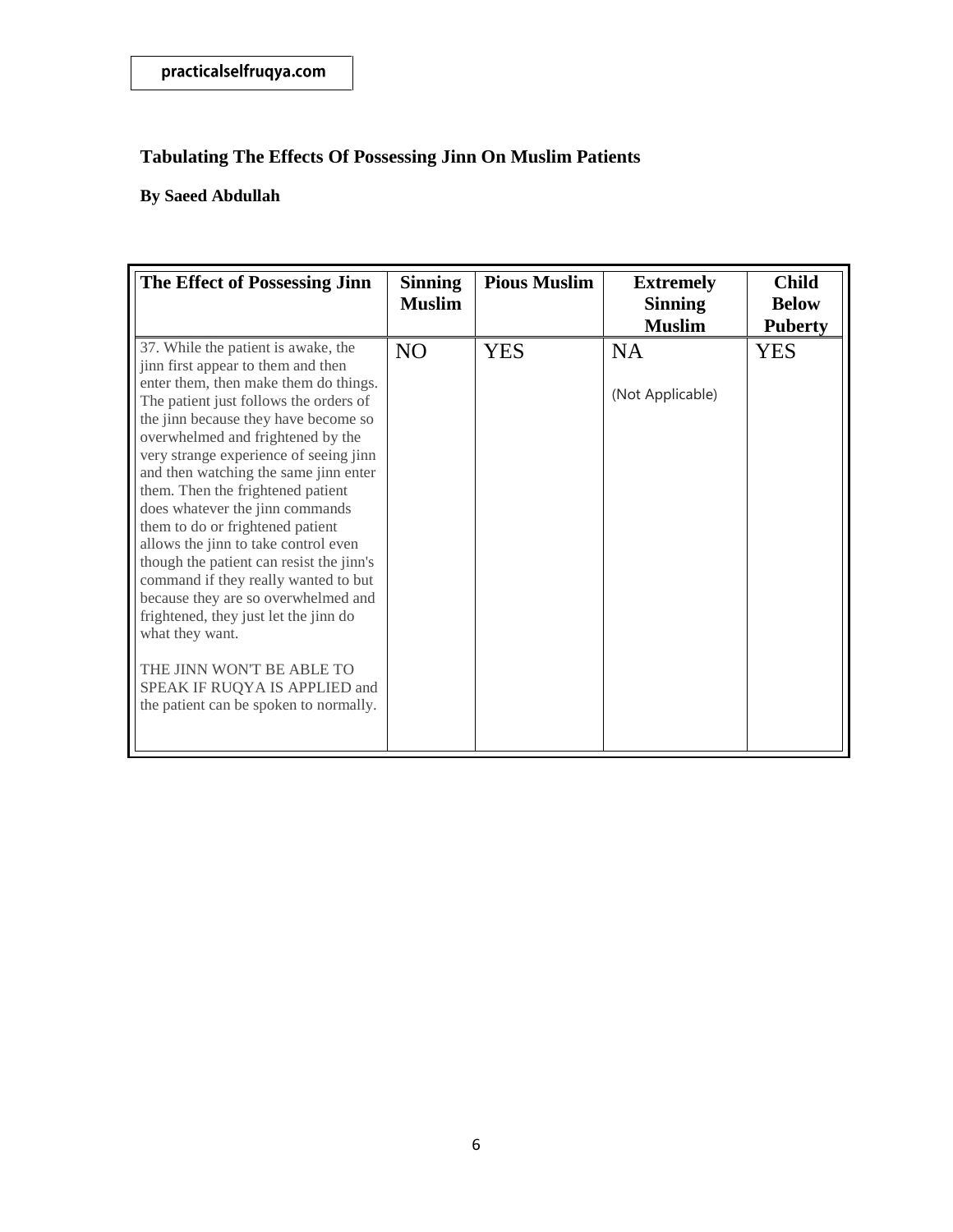| <b>The Effect of Possessing</b><br>Jinn                                                                                                                                                                                                                                                                                                                                                                                                                                                                                                                                             | <b>Sinning</b><br><b>Muslim</b> | <b>Pious</b><br><b>Muslim</b> | <b>Extremely</b><br><b>Sinning</b><br><b>Muslim</b> | <b>Child Below</b><br><b>Puberty</b> |
|-------------------------------------------------------------------------------------------------------------------------------------------------------------------------------------------------------------------------------------------------------------------------------------------------------------------------------------------------------------------------------------------------------------------------------------------------------------------------------------------------------------------------------------------------------------------------------------|---------------------------------|-------------------------------|-----------------------------------------------------|--------------------------------------|
| 38. While the patient is awake, the<br>possessing jinn give very strong<br>waswaas to the patient or speak to<br>the patient in their mind in order<br>to make the patient do things and<br>the patient just follows the<br>command because they get so<br>frightened and overwhelmed with<br>the experience and situation. The<br>patient can resist the jinn's<br>command and disobey them if<br>they really wanted to but they<br>don't in this particular situation.<br>THE JINN WON'T BE ABLE TO<br>SPEAK IF RUQYA IS APPLIED<br>and the patient can be spoken to<br>normally. | N <sub>O</sub>                  | <b>YES</b>                    | <b>NA</b><br>(Not<br>Applicable)                    | <b>YES</b>                           |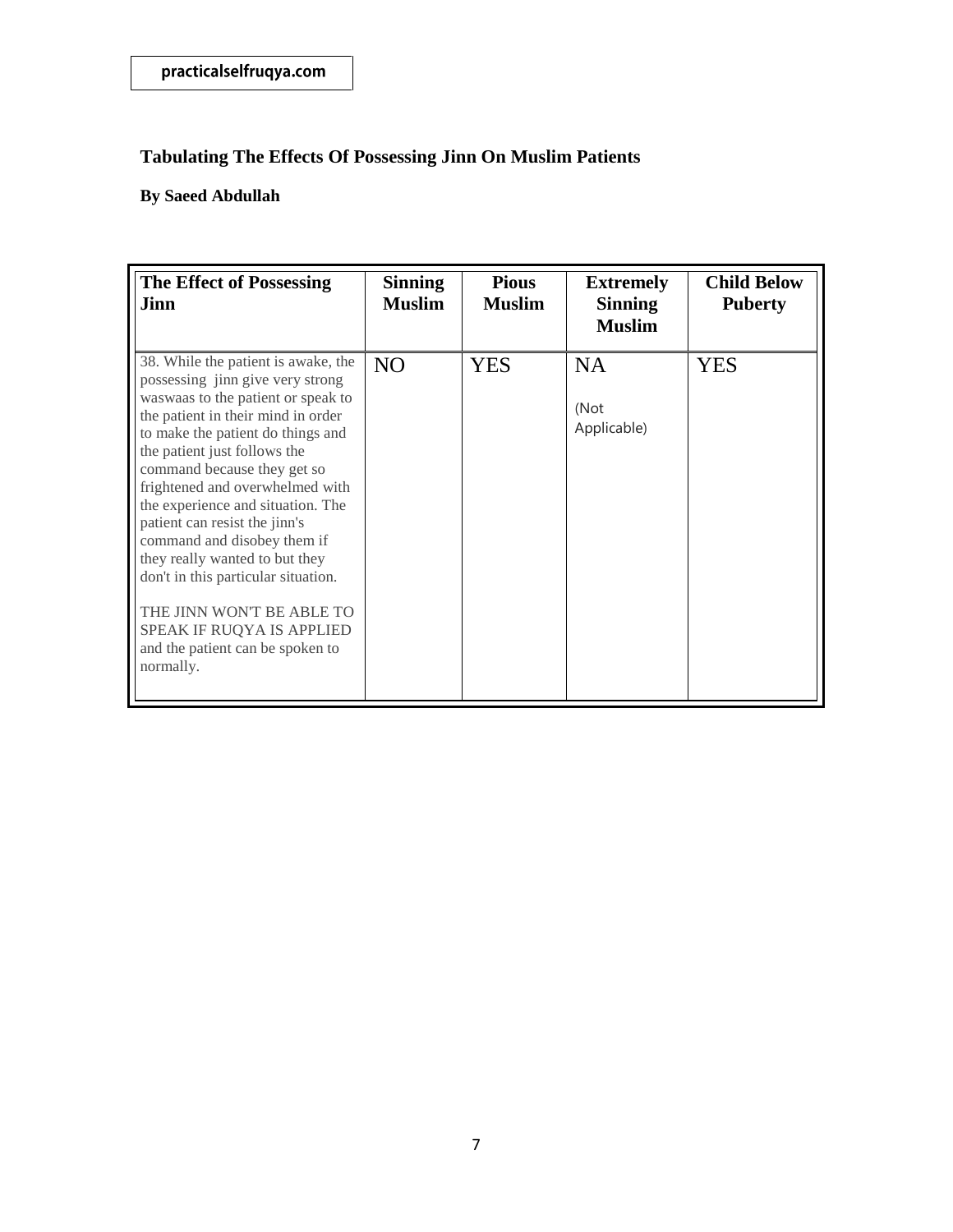| The Effect of Possessing Jinn                                                                                                                                                                                                                                                                                                                                                                                                                                                                                                                                                                                                                                                                                                                                | <b>Sinning</b><br><b>Muslim</b> | <b>Pious</b><br><b>Muslim</b> | <b>Extremely</b><br><b>Sinning</b><br><b>Muslim</b> | <b>Child Below</b><br><b>Puberty</b>                              |
|--------------------------------------------------------------------------------------------------------------------------------------------------------------------------------------------------------------------------------------------------------------------------------------------------------------------------------------------------------------------------------------------------------------------------------------------------------------------------------------------------------------------------------------------------------------------------------------------------------------------------------------------------------------------------------------------------------------------------------------------------------------|---------------------------------|-------------------------------|-----------------------------------------------------|-------------------------------------------------------------------|
| 39. While awake and not sleeping, the<br>patient is very emotional or gets angry<br>easily which allows new jinn to enter<br>but these new jinn can't speak just like<br>the old ones.                                                                                                                                                                                                                                                                                                                                                                                                                                                                                                                                                                       | N <sub>O</sub>                  | <b>YES</b>                    | <b>YES</b>                                          | <b>YES</b>                                                        |
| 40. While awake and not sleeping,<br>menstruating sister is more emotional<br>and possessing jinn knows that and<br>therefore plays with her emotions<br>allowing more jinn to enter her during<br>an emotional state. No sins are<br>committed because of the emotional<br>state but jinns have exploited the<br>situation. The monthly period has<br>made the sister more susceptible to<br>jinn possession. She just needs to be<br>patient and know that Allah doesn't<br>burden a soul beyond its ability hence<br>she can handle the situation of new<br>jinn possessing her and this is proven<br>by the fact that when RUQYA IS<br>APPLIED NO JINN SPEAKS<br>DURING MENSTRUATION AND<br>THE SISTER IS IN FULL CONTROL<br>OF ALL HER POSSESSING JINN. | N <sub>O</sub>                  | <b>YES</b>                    | N <sub>O</sub>                                      | <b>NA</b><br>(not<br>applicable<br>For child<br>below<br>puberty) |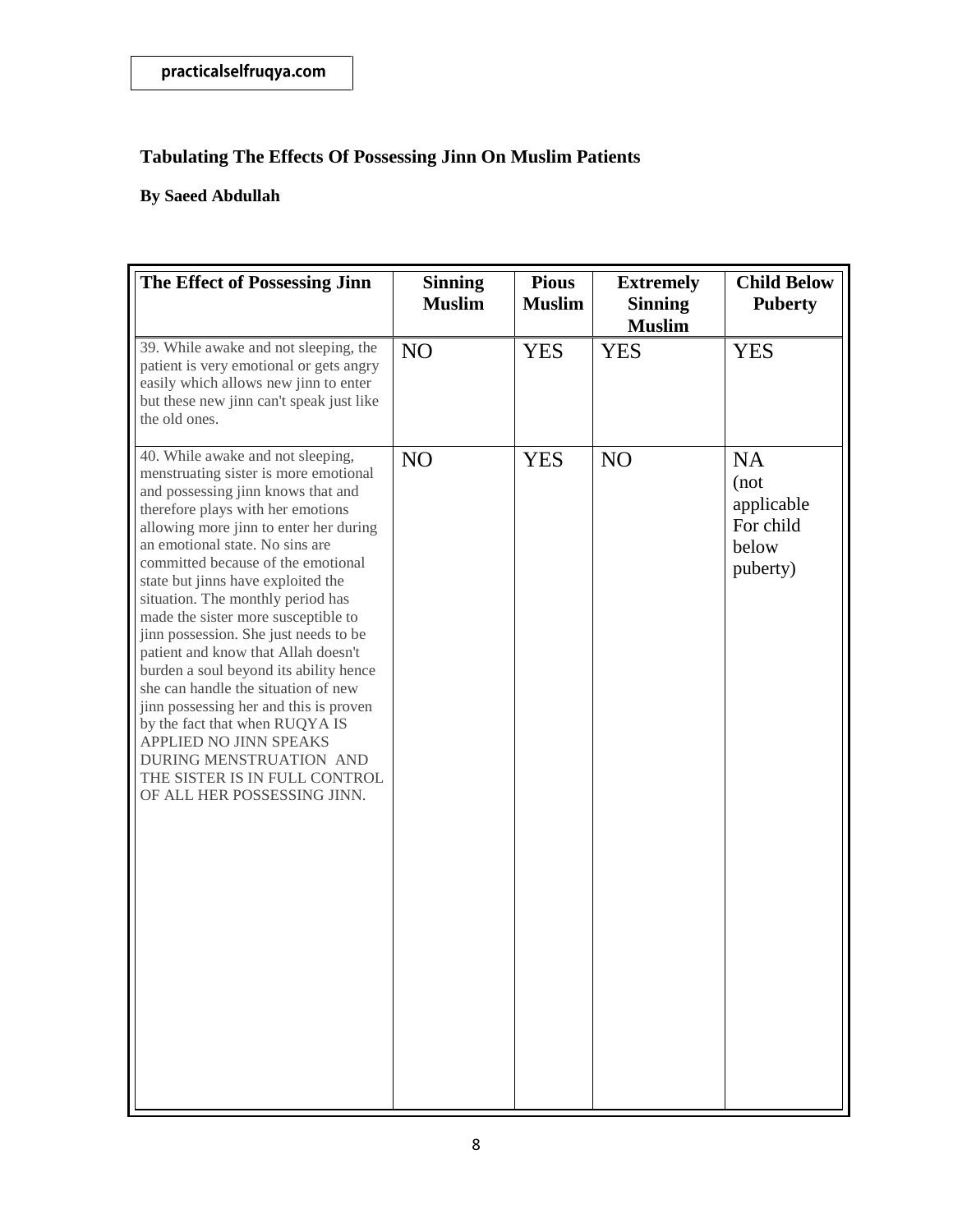| The Effect of Possessing Jinn                                                                                 | <b>Sinning</b><br><b>Muslim</b> | <b>Pious</b><br><b>Muslim</b> | <b>Extremely</b><br><b>Sinning</b>    | <b>Child Below</b><br><b>Puberty</b> |
|---------------------------------------------------------------------------------------------------------------|---------------------------------|-------------------------------|---------------------------------------|--------------------------------------|
|                                                                                                               |                                 |                               | <b>Muslim</b>                         |                                      |
| 41. While awake and not sleeping,<br>menstruating sister is more emotional<br>and susceptible to further jinn | <b>YES</b>                      | N <sub>O</sub>                | <b>YES</b>                            | <b>NA</b>                            |
| possession just because of the mere                                                                           |                                 |                               | (But the jinn                         |                                      |
| heighten emotions that menstruation<br>brings on and the possessing jinn plays                                |                                 |                               | won't speak with<br>or without ruqya) |                                      |
| with her emotions and because she is                                                                          |                                 |                               |                                       |                                      |
| menstruating they know that it is much                                                                        |                                 |                               |                                       |                                      |
| easier to make her agree and believe in<br>some of the waswaas that she                                       |                                 |                               |                                       |                                      |
| previously rejected before her period                                                                         |                                 |                               |                                       |                                      |
| started thereby making her sin. So                                                                            |                                 |                               |                                       |                                      |
| more jinn enter the sister and then the<br>new jinn along with old possessing                                 |                                 |                               |                                       |                                      |
| jinn start an intensified attack of                                                                           |                                 |                               |                                       |                                      |
| waswaas during her monthly period                                                                             |                                 |                               |                                       |                                      |
| and she eventually succumbs to their<br>plot and she just agrees and believes in                              |                                 |                               |                                       |                                      |
| some of the waswaas like 'Allah didn't                                                                        |                                 |                               |                                       |                                      |
| help me become pregnant but he is                                                                             |                                 |                               |                                       |                                      |
| always helping others and therefore<br>clearly Allah is treating me unfairly'.                                |                                 |                               |                                       |                                      |
| Obviously believing Allah to be like                                                                          |                                 |                               |                                       |                                      |
| that is a sin. This sin in belief causes                                                                      |                                 |                               |                                       |                                      |
| possessing jinn to take even more                                                                             |                                 |                               |                                       |                                      |
| control of her and the jinn start<br>manifesting and speaking more than                                       |                                 |                               |                                       |                                      |
| they usually do when compared to                                                                              |                                 |                               |                                       |                                      |
| when the sister is not menstruating.                                                                          |                                 |                               |                                       |                                      |
| (Sisters must realise that the pen<br>doesn't stop writing while on their                                     |                                 |                               |                                       |                                      |
| period and they are accountable while                                                                         |                                 |                               |                                       |                                      |
| menstruating and Allah doesn't burden                                                                         |                                 |                               |                                       |                                      |
| a soul beyond its ability so they can<br>handle the whole situation)                                          |                                 |                               |                                       |                                      |
| IF RUQYA IS APPLIED OR NOT                                                                                    |                                 |                               |                                       |                                      |
| THE JINN EASILY SPEAK during                                                                                  |                                 |                               |                                       |                                      |
| the menstruation and the possessing<br>jinn can cause serious chaos than they                                 |                                 |                               |                                       |                                      |
| usually do outside of menstruation                                                                            |                                 |                               |                                       |                                      |
| because of the extra sins in belief.                                                                          |                                 |                               |                                       |                                      |
| During the rest of the month the jinn                                                                         |                                 |                               |                                       |                                      |
| will not speak as easily.                                                                                     |                                 |                               |                                       |                                      |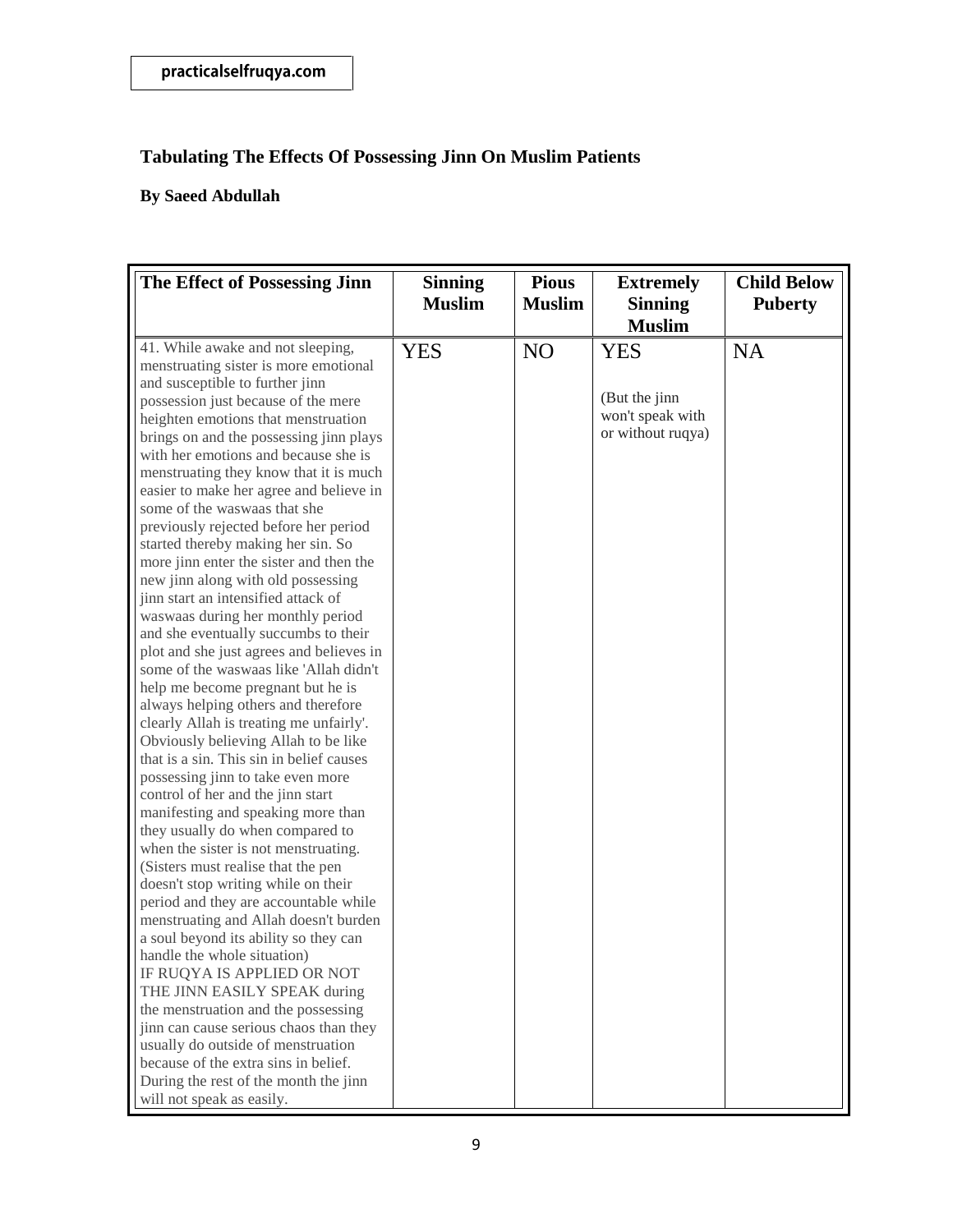| The Effect of Possessing Jinn                                                                                                                                                                                                                                                                                                                                                                                                                                                                                                                                                                                                                          | <b>Sinning</b><br><b>Muslim</b> | <b>Pious</b><br><b>Muslim</b> | <b>Extremely</b><br><b>Sinning</b><br><b>Muslim</b> | <b>Child Below</b><br><b>Puberty</b> |
|--------------------------------------------------------------------------------------------------------------------------------------------------------------------------------------------------------------------------------------------------------------------------------------------------------------------------------------------------------------------------------------------------------------------------------------------------------------------------------------------------------------------------------------------------------------------------------------------------------------------------------------------------------|---------------------------------|-------------------------------|-----------------------------------------------------|--------------------------------------|
| 42. Possessing jinn increase libido in a<br>brother to such an extent that he can't<br>resist doing zina but that is only after<br>they have made him do other sins and<br>then finally got him to commit zina.<br>The possessing jinn convince him that<br>he must be a 'real man' with all this<br>libido and that it is not a negative thing<br>and that he is not such a bad sinner as<br>others because he is forced to satisfy<br>his desires with zina. The fact he does<br>zina regularly is a sign that the jinn<br>have full control of him and there is no<br>need for us to prove his weakness of<br>iman via ruqya. He is weak full stop! | <b>YES</b>                      | <b>NO</b>                     | <b>YES</b>                                          | <b>NA</b>                            |
| 43. A brother with a high libido caused<br>by the possessing jinn and sihr but he<br>doesn't commit zina. When ruqya is<br>applied no jinn speak.                                                                                                                                                                                                                                                                                                                                                                                                                                                                                                      | N <sub>O</sub>                  | YES                           | N <sub>O</sub>                                      | <b>NA</b>                            |
| 44. Possessing jinn causing a brother<br>to marry and divorce several or many<br>women in a short space of time and he<br>cannot understand why he is doing it.                                                                                                                                                                                                                                                                                                                                                                                                                                                                                        | <b>YES</b>                      | <b>YES</b>                    | <b>YES</b>                                          | <b>NA</b>                            |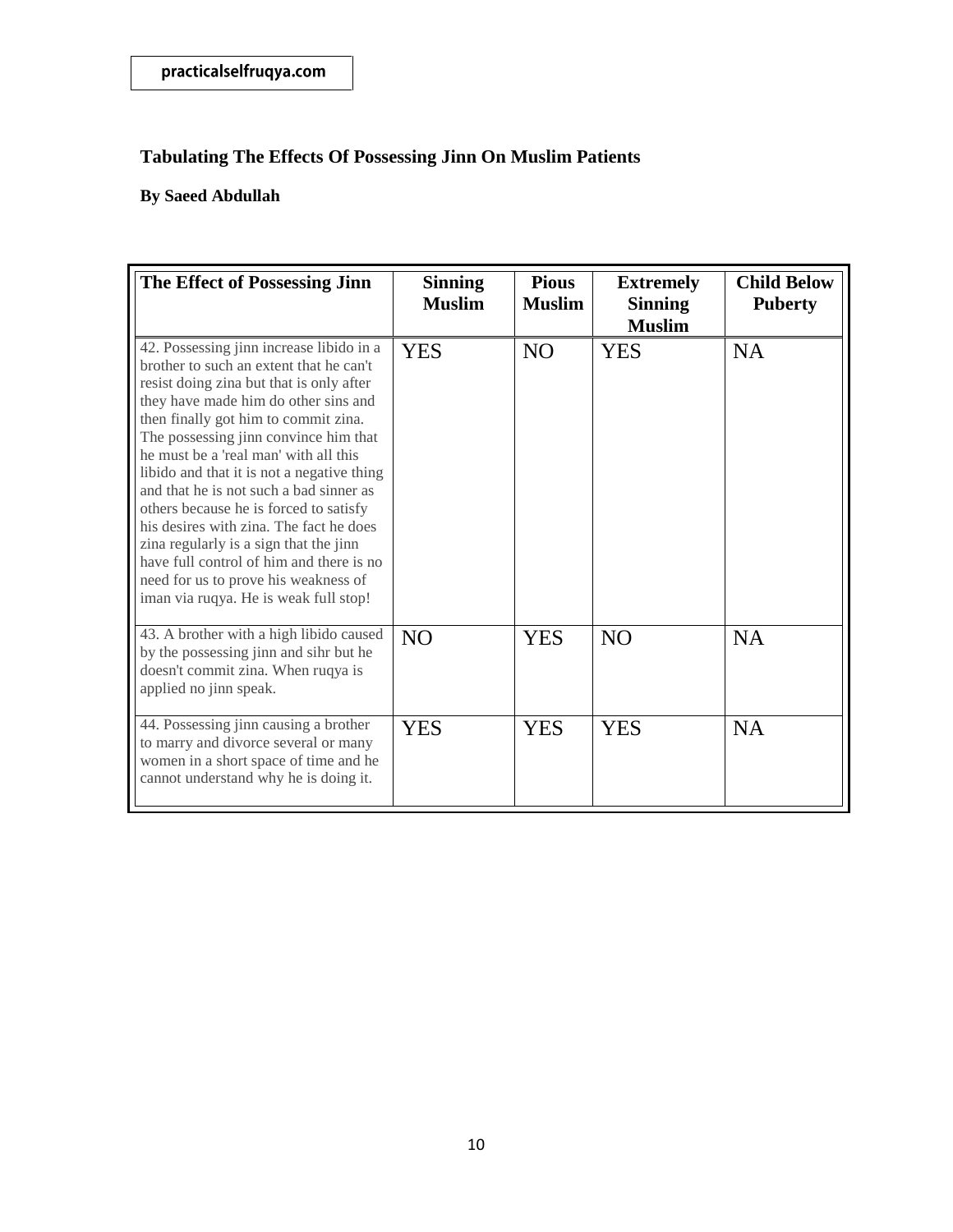| <b>The Effect of Possessing</b><br><b>Jinn</b>                                                                                                                                                                                                                                                                                                                                                                                                                                                                                                                                                                                                                                                                                                    | <b>Sinning</b><br><b>Muslim</b> | <b>Pious</b><br><b>Muslim</b> | <b>Extremely</b><br><b>Sinning</b><br><b>Muslim</b>         | <b>Child Below</b><br><b>Puberty</b> |
|---------------------------------------------------------------------------------------------------------------------------------------------------------------------------------------------------------------------------------------------------------------------------------------------------------------------------------------------------------------------------------------------------------------------------------------------------------------------------------------------------------------------------------------------------------------------------------------------------------------------------------------------------------------------------------------------------------------------------------------------------|---------------------------------|-------------------------------|-------------------------------------------------------------|--------------------------------------|
| 45. While awake and not<br>sleeping, the possessed patient<br>outwardly looks like a very pious<br>Muslim in clothing and looks and<br>in some outward characteristics<br>and manners. However, during<br>ruqya the possessing jinn speak.<br>This poor patient's actions of the<br>heart are the problem. Actions of<br>the heart such as love of Allah,<br>fear of Allah and positive beliefs<br>of Allah are more important than<br>actions of the limbs.                                                                                                                                                                                                                                                                                      | <b>YES</b>                      | N <sub>O</sub>                | <b>YES</b><br>(But the jinn<br>won't speak<br>during rugya) | N <sub>O</sub>                       |
| 46. Temporary loss of memory.<br>This usually happens as a result<br>of a possessing jinnee or jinn<br>dying in a patient. This dying of<br>the jinn may have occurred<br>because of ruqya treatment or<br>other treatments such as hijama<br>or drinking Zamzam water.<br>This temporary memory loss can<br>be quite distressing and<br>disturbing for the patient and<br>their family as the patient may<br>not remember who they are or<br>who some of their family and<br>friends are. They may not<br>recognise the place or country<br>they are in, especially if they are<br>not in their original home and<br>are on holiday.<br>The patient just needs to relax<br>and sleep, and<br>in'sha'Allah their memory will<br>return to normal. | <b>YES</b>                      | <b>YES</b>                    | <b>YES</b>                                                  | <b>YES</b>                           |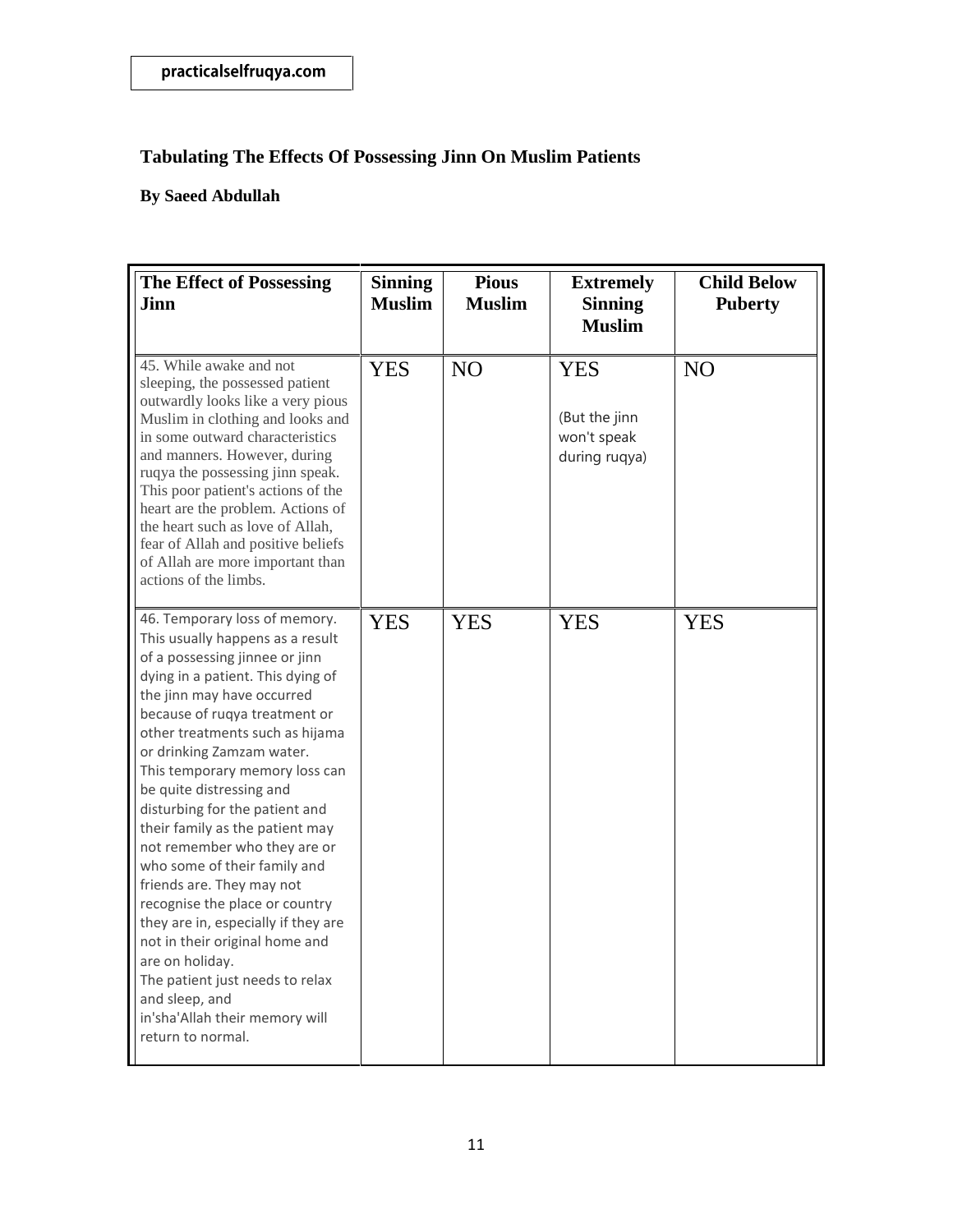| The Effect of Possessing Jinn                                                                                                                                                                                                                                                                                                                                                                                                                                                                                                     | <b>Sinning</b><br><b>Muslim</b> | <b>Pious</b><br><b>Muslim</b> | <b>Extremely</b><br><b>Sinning</b><br><b>Muslim</b> | <b>Child Below</b><br><b>Puberty</b>                         |
|-----------------------------------------------------------------------------------------------------------------------------------------------------------------------------------------------------------------------------------------------------------------------------------------------------------------------------------------------------------------------------------------------------------------------------------------------------------------------------------------------------------------------------------|---------------------------------|-------------------------------|-----------------------------------------------------|--------------------------------------------------------------|
| 47. Temporary loss of sight or hearing.<br>This usually occurs when a possessing<br>jinnee or jinn have died in a patient.<br>The jinn may have died because of<br>ruqya treatment or other treatments<br>like hijama or drinking Zamzam water.<br>This can be very disturbing and stressful<br>for the patient and their family and<br>friends but it is important to reassure<br>the patient and just tell them that the<br>effects are ONLY temporary and that<br>they should return to normal after<br>sleeping in'sha'Allah. | <b>YES</b>                      | <b>YES</b>                    | <b>YES</b>                                          | <b>YES</b>                                                   |
| 48. Possessing jinn causing a serious loss<br>of libido in patient and any interest in<br>being intimate with spouse.<br>Males may become totally impotent<br>because of the possessing jinn.                                                                                                                                                                                                                                                                                                                                     | <b>YES</b>                      | <b>YES</b>                    | <b>YES</b>                                          | <b>NA</b><br>(not applicable)<br>For child below<br>puberty) |
| 49. Possessing jinn causing male or female<br>infertility.                                                                                                                                                                                                                                                                                                                                                                                                                                                                        | <b>YES</b>                      | <b>YES</b>                    | <b>YES</b>                                          | <b>NA</b><br>(not applicable)<br>For child below<br>puberty) |